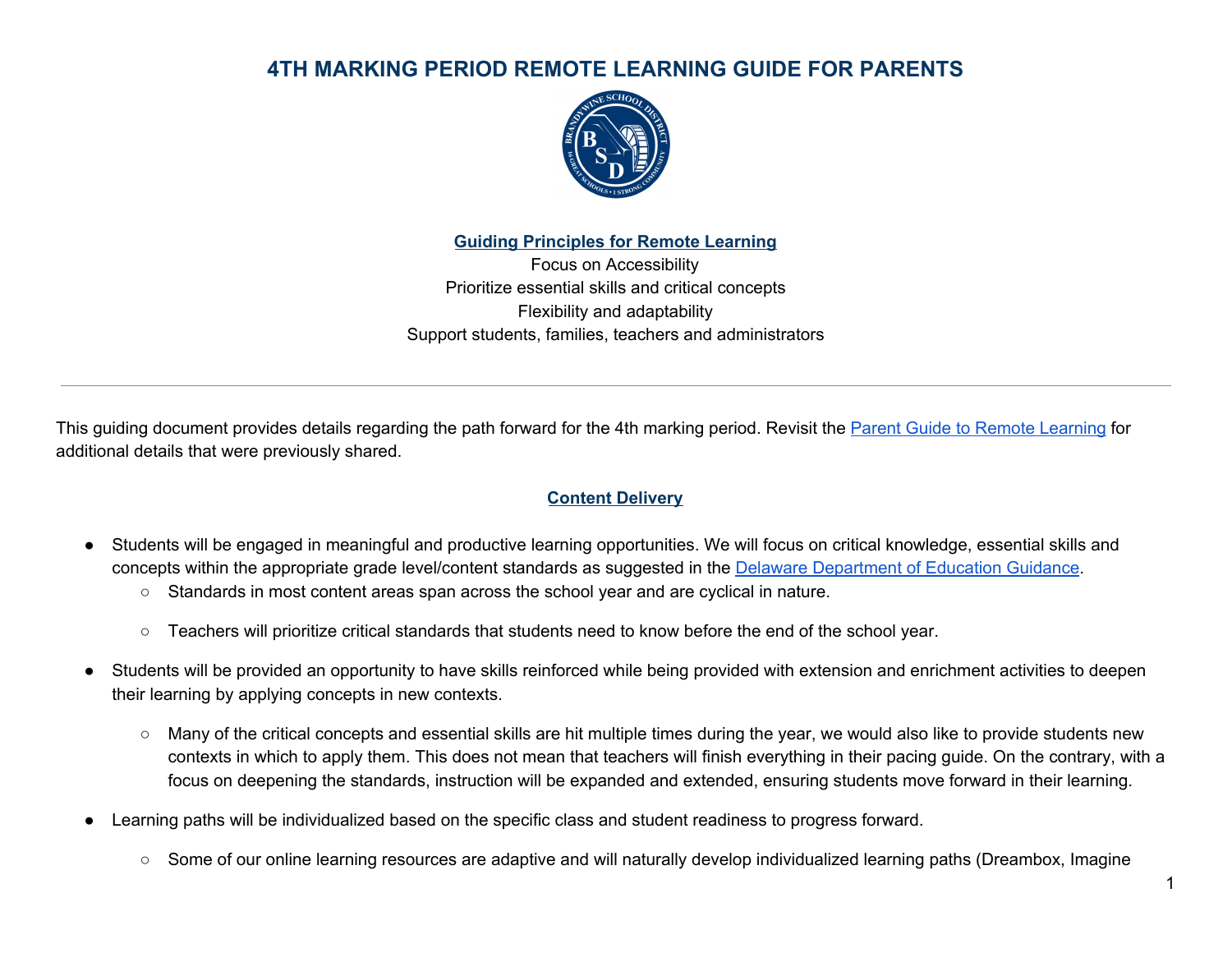Learning, Apex Learning, Khan Academy, etc.)

- College Board is providing learning resources for AP courses through AP Live.
	- AP review classes are available through AP Live on YouTube that students can attend for free. Each class will be recorded and available on-demand so students can access them at any time.
	- The classes will focus on reviewing the skills and concepts from the first 75% of the course. There will also be supplementary lessons including topics from the final 25% of the course.

### **Technology Use Expectations**

- Philosophical Basis: Students must adhere to the *District's [Acceptable](https://www.brandywineschools.org/site/handlers/filedownload.ashx?moduleinstanceid=10963&dataid=12647&FileName=BSD%20Policy%20Manual.pdf) Use Policy Section 5.2* (which incorporates the State policy), before they may make use of District technology, including Internet access.
- Students have the responsibility:
	- To respect the rights and computer property of others and not improperly access, damage, mistreat, and misrepresent misuse files, data, or any other computer related information of any user.
	- To use technology responsibly and in accordance with the guidelines in the BSD Acceptable Use Policy.
	- To not share or compromise personal or another user's account information with anyone.
	- $\circ$  To protect all District technology equipment from potential damaging substances (such as food, drink, gum, etc.).
	- To adhere to copyright laws and to not download or install any unauthorized software product.
	- To be responsible for backing up my critical documents and files.
	- To be responsible for preventing and protecting against viruses on Brandywine School District's computer equipment.

### **Attendance**

Attendance will be monitored based on student engagement with the remote learning materials.

### **Assignment Feedback**

Having weekly assignments and video check-ins are all ways to assess learning.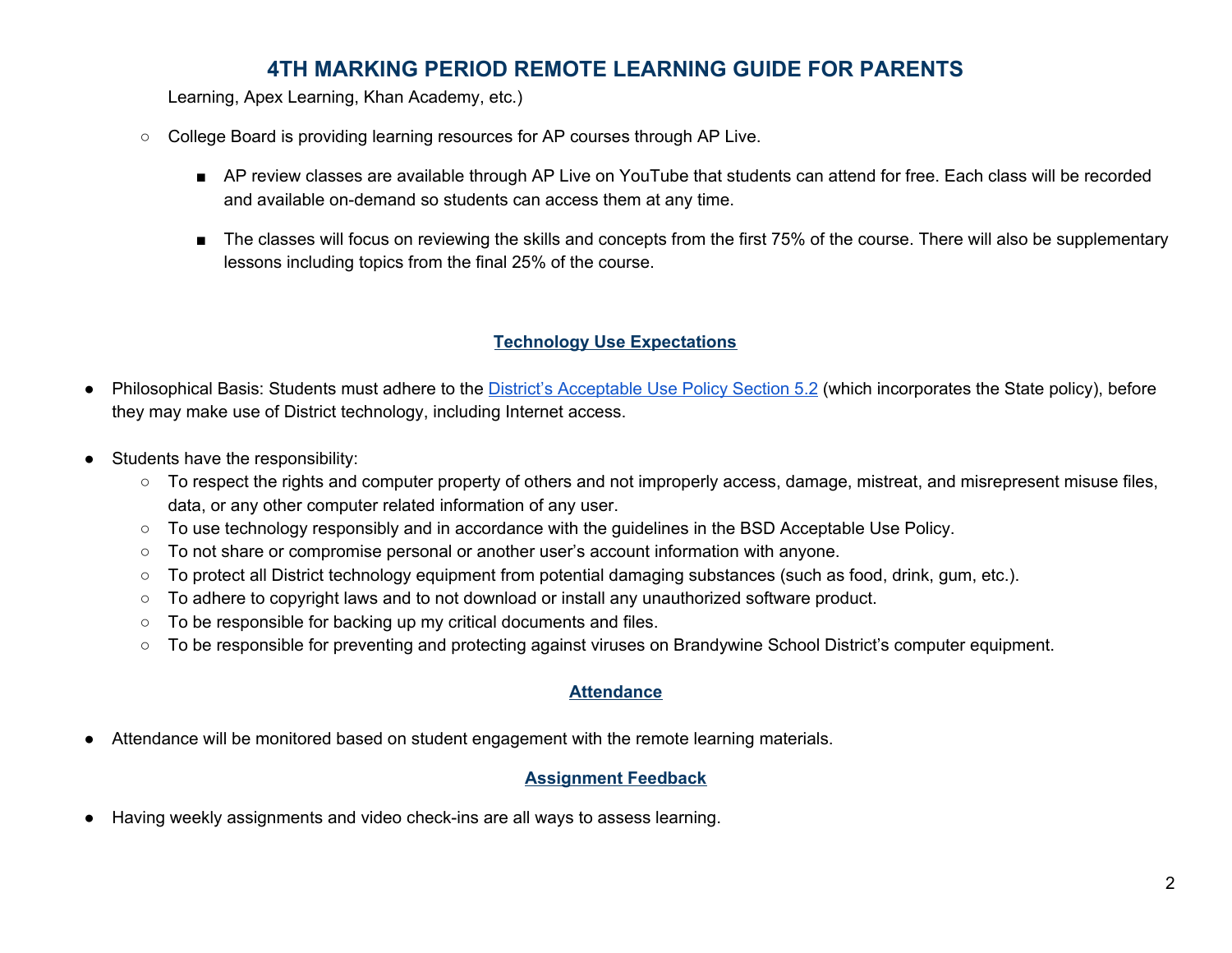- Beginning the week of 4/13, Teacher-Led Learning assignments for the week will be posted each Monday by 8 am and students **will be expected to complete posted assignments by the following Monday no later than 8 am.**
- Teachers will provide students with feedback on work completed in grades PK-12.
- Completed assignments will also receive a grade of O/S/N in grades 6-12.
	- O= outstanding (outstanding quality of work submitted)
	- $\circ$  S= satisfactory (submitted work)
	- $\circ$  N= no grade (no submitted work)

#### **End of 4th Marking Period Grading**

We recognize that we can not institute traditional grading practices during these unprecedented times. Since teachers will be providing feedback on a regular basis, we will not be distributing interims during the 4th marking period.

#### **Grades PK-5**

● Students in grades PK-5 will receive a written narrative providing feedback on students' learning for the 4th marking period.

#### **Grades 6-12**

Our 4th marking period grading structure will only help to improve students' final grades. Students will have an opportunity to demonstrate mastery of standards during the 4th marking period in an effort to improve their course grade. The final grade will reflect all four marking period grades and will be reported as a single letter grade.

- There will be no final exams for students in grades 6-12.
- There will be no honor roll for the 4th marking period.
- Students in grades 6-12 will receive a grade of O/S/N for the 4th marking period.
- Final grades for courses will be weighted heavily on marking periods 1 through 3 in grades 6-12. Grades 9-12 will also include midterms.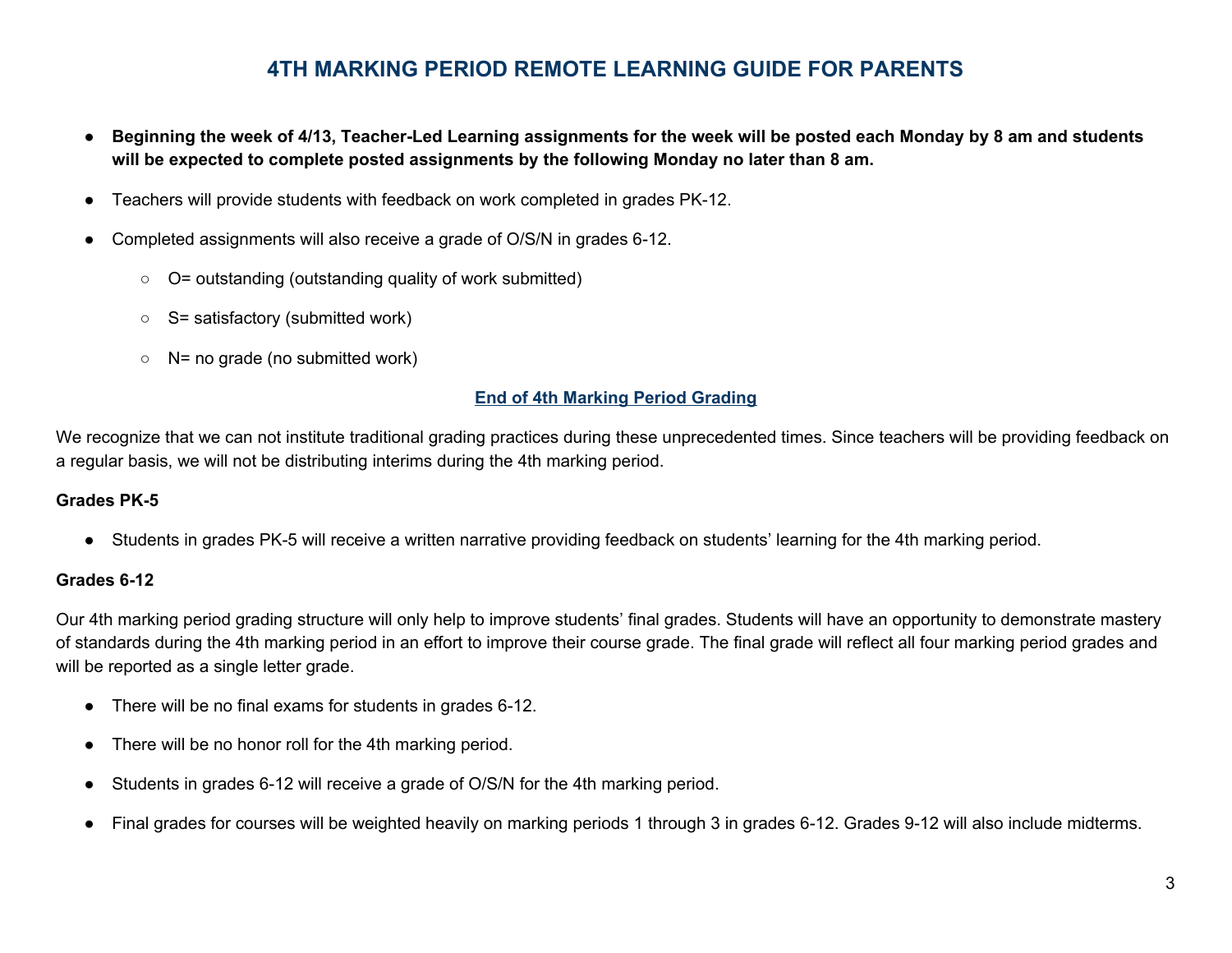- The 4th marking period will be used in a value add model for students in grades 6-12.
	- Calculations were run using 3 years worth of data to determine how much the 4th marking period impacted students' grades. In a 4.0 grading system the average impact was +/- 0.4 after averaging the GPA at the end of 3rd marking period. Therefore, the 4th marking period value added for an S (satisfactory) would equate to +0.4 in a students' GPA.

| 4th Marking Period Value Add |            |            |  |  |
|------------------------------|------------|------------|--|--|
| $Q = +0.5$                   | $S = +0.4$ | $N = +0.2$ |  |  |

- When viewing your student's 3rd marking period report card GPA/Grade you can add the value add equivalents above to estimate final GPA/Grade.
	- When calculating the GPA/Grade for a student for each course, please remember the following:

| <b>Grade</b> | <b>Quality Points</b> |
|--------------|-----------------------|
| A            | 4                     |
| B            | 3                     |
| C            | 2                     |
|              |                       |
|              |                       |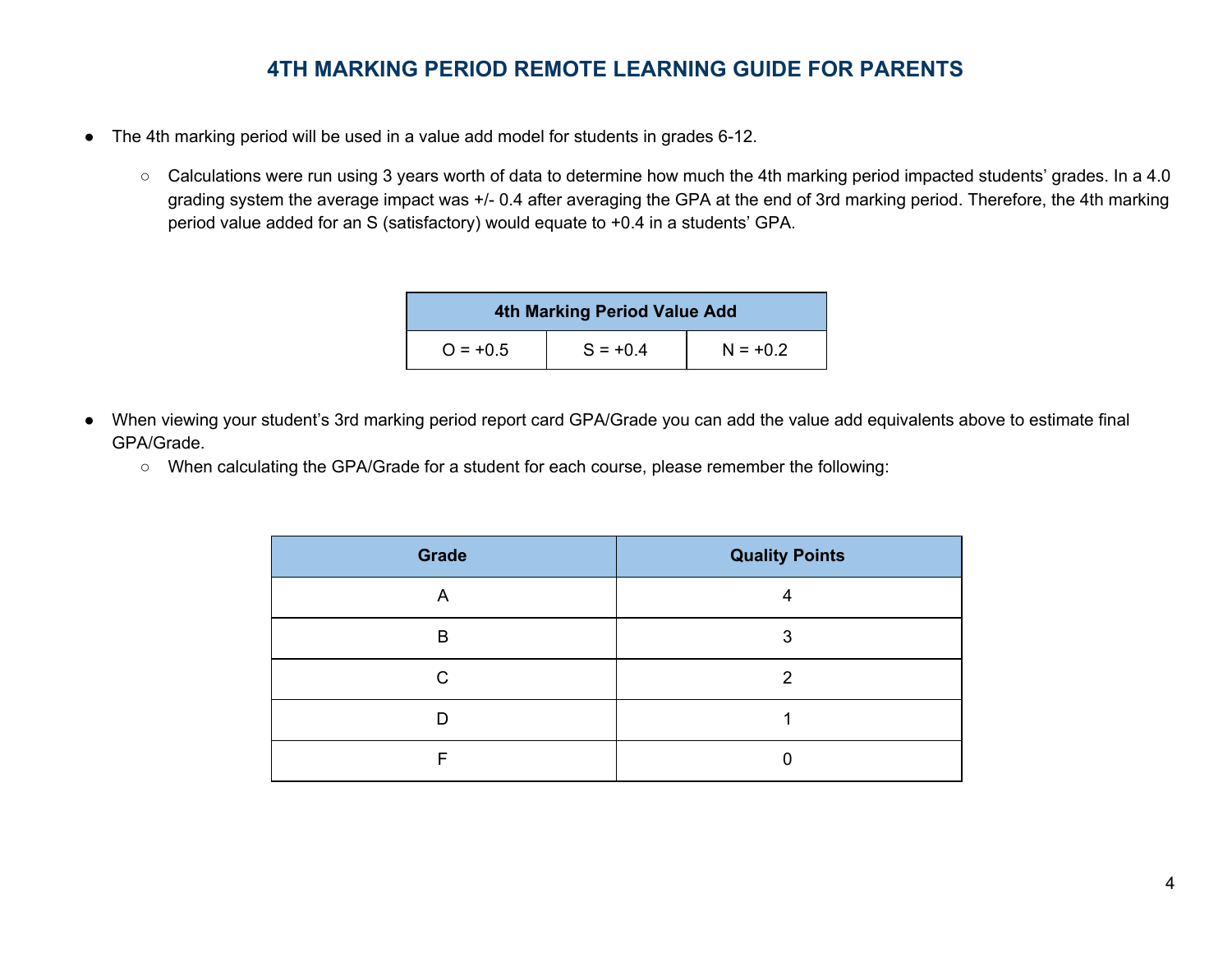**High School Example**:

|                                  | 1st<br><b>Marking</b><br><b>Period</b> | 2nd<br><b>Marking</b><br><b>Period</b> | <b>Midterm</b> | 3rd<br><b>Marking</b><br><b>Period</b> |                                      | 4th<br><b>Marking</b><br><b>Period</b> | <b>Final</b><br><b>GPA</b> | <b>Final</b><br>Grade |
|----------------------------------|----------------------------------------|----------------------------------------|----------------|----------------------------------------|--------------------------------------|----------------------------------------|----------------------------|-----------------------|
| <b>Traditional</b>               | 22.5%                                  | 22.5%                                  | 10%            | 22.5%                                  |                                      | 22.5%                                  |                            |                       |
| Grading                          | A                                      | B                                      | B              | $\mathsf{A}$                           | GPA after<br>3rd MKPD<br>3.60        | A                                      | 3.68                       | A                     |
| <b>Remote</b><br><b>Learning</b> | 30%                                    | 30%                                    | 10%            | 30%                                    |                                      | Value Add<br>$\ddot{}$                 |                            |                       |
|                                  | A                                      | B                                      | B              | A                                      | <b>GPA</b> after<br>3rd MKPD<br>3.60 | $\circ$                                | 4.10                       | A                     |

**Middle School Example**:

|                                  | <b>1st Marking</b><br><b>Period</b> | 2nd Marking<br><b>Period</b> | 3rd Marking<br><b>Period</b> |                                     | <b>4th Marking</b><br><b>Period</b> | <b>Final</b><br>Grade |
|----------------------------------|-------------------------------------|------------------------------|------------------------------|-------------------------------------|-------------------------------------|-----------------------|
| <b>Traditional</b>               | 25%                                 | 25%                          | 25%                          |                                     | 25%                                 |                       |
| Grading                          | B                                   | B                            | С                            | <b>Grade After</b><br>3rd MKPD<br>B | B                                   | B                     |
| <b>Remote</b><br><b>Learning</b> | 33.33%                              | 33.33%                       | 33.33%                       |                                     | Value Add<br>٠                      |                       |
|                                  | B                                   | B                            | C                            | Grade After<br>3rd MKPD<br>B        | S                                   | B                     |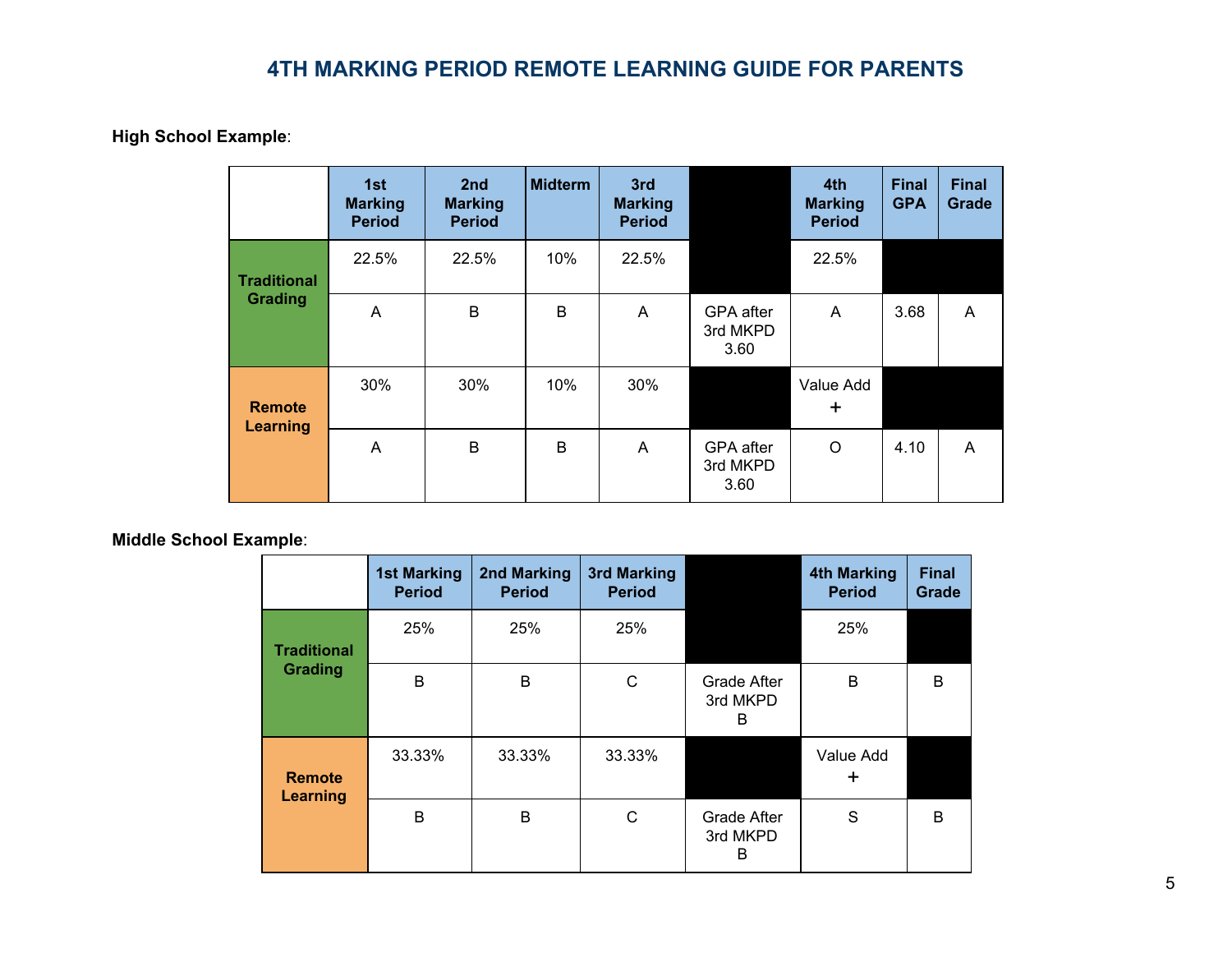#### **Remote Learning Day**

- The following guidelines are for consideration when planning your student's day.
- **The expectation is that students engage in the Teacher-Led Learning activities.**
- These are suggestions and should be adjusted as needed by families to meet the individual student's needs. Suggested times do not need to be continuous; they may be chunked into shorter time frames as needed. It is recommended that students have ample time for brain breaks and stretching.

| <b>PRESCHOOL &amp; ELEMENTARY</b><br><b>SAMPLE LEARNING DAY</b> |                                                                                                                                                                                    |                                                                                                                                                                                                                                                                                                                                                        |                                                                                                                                                                                                                                                                                                 |  |  |
|-----------------------------------------------------------------|------------------------------------------------------------------------------------------------------------------------------------------------------------------------------------|--------------------------------------------------------------------------------------------------------------------------------------------------------------------------------------------------------------------------------------------------------------------------------------------------------------------------------------------------------|-------------------------------------------------------------------------------------------------------------------------------------------------------------------------------------------------------------------------------------------------------------------------------------------------|--|--|
| <b>Grade</b>                                                    | <b>Teacher-Led Learning</b><br>Structured grade-level learning directed and supported<br>by the teacher (core content materials)                                                   | <b>Supplemental Learning Activities</b><br>Learning opportunities through parent<br>choice, but not mandatory<br>(Additional examples of supplemental<br>learning resources provided below.)                                                                                                                                                           | <b>Nutrition and Wellness</b><br>Breakfast/lunch/snack and Recess/play                                                                                                                                                                                                                          |  |  |
| <b>PK</b>                                                       | <b>30 Minutes</b><br>(three 10-minute videos)                                                                                                                                      | 1 hour suggested                                                                                                                                                                                                                                                                                                                                       | 2 hours suggested<br>(woven into the day as best fits)                                                                                                                                                                                                                                          |  |  |
|                                                                 | Learning includes, but is not limited to:<br><b>Morning Circle</b><br>Read Aloud (literacy)<br>Math<br>Social-Emotional Learning<br>Handwriting<br>Science/Social Studies embedded | Imaginative play<br>Creative arts (drawing/painting)<br>Music and movement<br>Fine/Gross motor activities<br>Counting/sorting<br>Board games, puzzles<br><b>Virtual Museum Tours</b><br><b>Virtual Zoo Field Trips</b><br>Watching educational programs<br>on public television<br>Talk time (allow students to talk<br>about how they are feeling and | <b>Healthy Minds</b><br>Refer to our <b>newsletter</b> on the<br>website<br><b>Meal Time</b><br>Schedule routine times<br>Integrate handwashing<br>Invite children to help<br>$\bullet$<br>Connect/talk during meals<br><b>Outdoor Play</b><br>Walk together<br>Outdoor exploration<br>Exercise |  |  |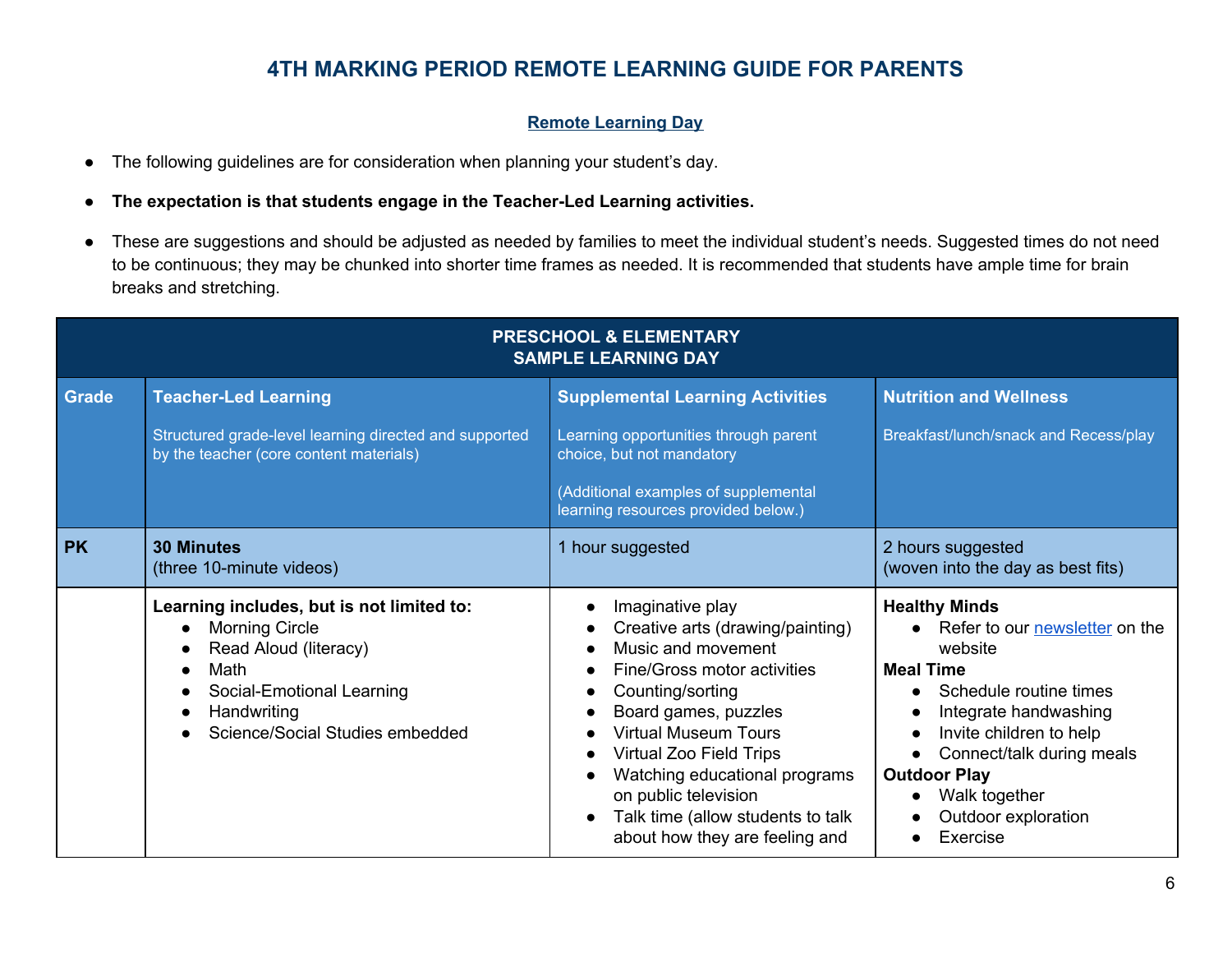| $K-2$   | <b>45 Minutes</b><br>(10-15 minute blocks of time)                                                                                                                                                                                                                                                                                                                                                                          | ask questions)<br>1-2 hours suggested                                                                                                                                                                                                                                                                                                                                                                                                                                                                                                                                                       | <b>Ride bikes</b><br>Sidewalk chalk drawing<br><b>Quiet Time</b><br>Resting/napping<br>$\bullet$<br>Listening to calm music<br>2 hours suggested<br>(woven into the day as best fits)                                                                                                                                                                                                                                                                                                      |
|---------|-----------------------------------------------------------------------------------------------------------------------------------------------------------------------------------------------------------------------------------------------------------------------------------------------------------------------------------------------------------------------------------------------------------------------------|---------------------------------------------------------------------------------------------------------------------------------------------------------------------------------------------------------------------------------------------------------------------------------------------------------------------------------------------------------------------------------------------------------------------------------------------------------------------------------------------------------------------------------------------------------------------------------------------|--------------------------------------------------------------------------------------------------------------------------------------------------------------------------------------------------------------------------------------------------------------------------------------------------------------------------------------------------------------------------------------------------------------------------------------------------------------------------------------------|
|         | Learning includes, but is not limited to:<br>Reading/Writing<br>$\bullet$<br>Math<br>P.E., Art, Music, etc.<br>$\bullet$<br>Social-Emotional Learning<br>Science/Social Studies embedded<br>$\bullet$<br>Special Education services will be embedded<br>within the lesson or may be provided in a<br>pull-out format.<br>Work can be completed through online resources<br>or paper and pencil, as assigned by the teacher. | Differentiation Instruction (DI)<br>$\bullet$<br>o Provided in Schoology<br>Journalling (write/draw)<br>$\bullet$<br>15 minutes of independent<br>reading (books of student choice)<br>Counting and sorting<br>Math facts review<br>Arts and crafts<br>Board games, puzzles, etc.<br>Listening to music<br>Drama, acting, singing<br><b>Virtual Museum Tours</b><br>Virtual Zoo Field Trips<br><b>Internet Safety videos</b><br>$\bullet$<br>Watching educational programs<br>on public television<br>Talk time (allow students to talk<br>about how they are feeling and<br>ask questions) | <b>Healthy Minds</b><br>• Refer to our newsletter on the<br>website<br><b>Meal Time</b><br>Schedule routine times<br>$\bullet$<br>Integrate handwashing<br>Invite children to help<br>$\bullet$<br>Connect/talk during meals<br>$\bullet$<br><b>Outdoor Play</b><br>Walk together<br>$\bullet$<br>Outdoor exploration<br>Exercise<br><b>Ride bikes</b><br>Jump rope<br>Sidewalk chalk drawing<br>$\bullet$<br><b>Quiet Time</b><br>Resting/napping<br>$\bullet$<br>Listening to calm music |
| $3 - 5$ | 60-90 Minutes<br>(10-15 minute blocks of time)                                                                                                                                                                                                                                                                                                                                                                              | 1-2 hours suggested                                                                                                                                                                                                                                                                                                                                                                                                                                                                                                                                                                         | 2 hours suggested<br>(woven into the day as best fits)                                                                                                                                                                                                                                                                                                                                                                                                                                     |
|         | Learning includes, but is not limited to:<br>Reading/Writing<br>Math<br>P.E., Art, Music, etc.<br>Social-Emotional Learning                                                                                                                                                                                                                                                                                                 | Differentiation Instruction (DI)<br>o Provided in Schoology<br>Journalling<br>20 minutes of independent<br>reading (books of student choice)                                                                                                                                                                                                                                                                                                                                                                                                                                                | <b>Healthy Minds</b><br>• Refer to our newsletter on the<br>website<br><b>Meal Time</b><br>Schedule routine times<br>$\bullet$                                                                                                                                                                                                                                                                                                                                                             |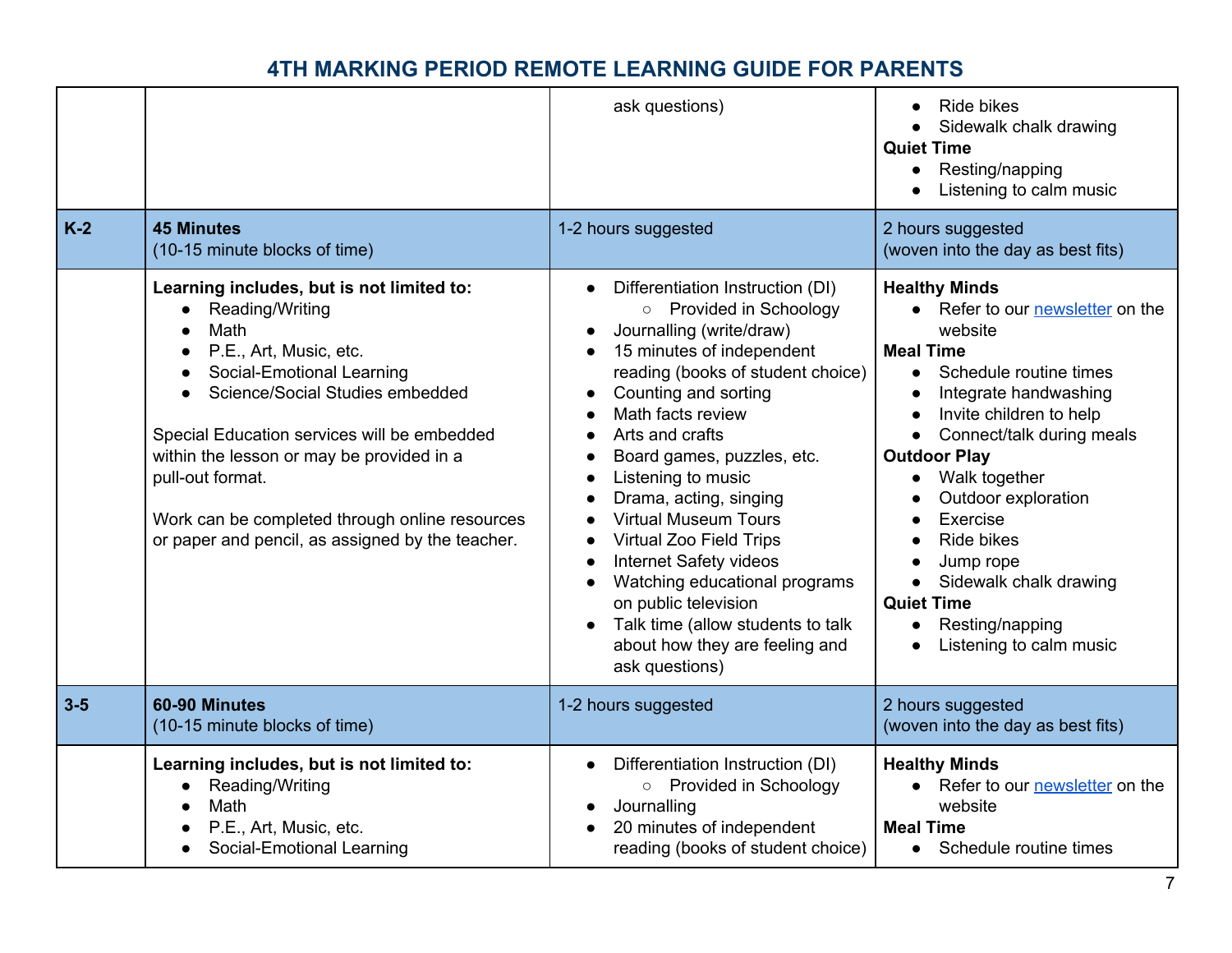|              | Science/Social Studies embedded<br>$\bullet$<br>Special Education services will be embedded<br>within the lesson or may be provided in a<br>pull-out format.<br>Work can be completed through online resources<br>or paper and pencil, as assigned by the teacher. | Math facts review<br>$\bullet$<br>Finding and counting patterns<br>Measuring (around the house, for<br>cooking)<br>Create and solve story problems<br>$\bullet$<br>Arts and crafts<br>$\bullet$<br>Board games, puzzles, etc.<br>$\bullet$<br>Listening to music<br>$\bullet$<br>Drama, acting, singing<br>$\bullet$<br><b>Internet Safety Videos</b><br>$\bullet$<br><b>Virtual Museum Tours</b><br>$\bullet$<br><b>Virtual Zoo Field Trips</b><br>Watching educational programs<br>on public television<br>Talk time (allow students to talk<br>about how they are feeling and<br>ask questions) | Integrate handwashing<br>Invite children to help<br>Connect/talk during meals<br>$\bullet$<br><b>Outdoor Play</b><br>Walks<br>Exercise<br>Ride bikes<br>Jump rope<br>Sidewalk chalk drawing<br>$\bullet$<br>Independent sports practice<br>$\bullet$<br><b>Quiet Time</b><br>Resting/napping<br>$\bullet$<br>Listening to calm music |
|--------------|--------------------------------------------------------------------------------------------------------------------------------------------------------------------------------------------------------------------------------------------------------------------|----------------------------------------------------------------------------------------------------------------------------------------------------------------------------------------------------------------------------------------------------------------------------------------------------------------------------------------------------------------------------------------------------------------------------------------------------------------------------------------------------------------------------------------------------------------------------------------------------|--------------------------------------------------------------------------------------------------------------------------------------------------------------------------------------------------------------------------------------------------------------------------------------------------------------------------------------|
|              |                                                                                                                                                                                                                                                                    | <b>SECONDARY</b><br><b>SAMPLE LEARNING DAY</b>                                                                                                                                                                                                                                                                                                                                                                                                                                                                                                                                                     |                                                                                                                                                                                                                                                                                                                                      |
| <b>Grade</b> | <b>Teacher-Led Learning</b>                                                                                                                                                                                                                                        | <b>Supplemental Learning Activities</b>                                                                                                                                                                                                                                                                                                                                                                                                                                                                                                                                                            | <b>Nutrition and Wellness</b>                                                                                                                                                                                                                                                                                                        |
|              | Structured grade-level learning directed and supported<br>by the teacher (essential course materials)                                                                                                                                                              | Learning opportunities through parent<br>choice, but not mandatory                                                                                                                                                                                                                                                                                                                                                                                                                                                                                                                                 | Breakfast/lunch/snack and Recess/play                                                                                                                                                                                                                                                                                                |
|              |                                                                                                                                                                                                                                                                    | (Additional examples of supplemental<br>learning resources provided below.)                                                                                                                                                                                                                                                                                                                                                                                                                                                                                                                        |                                                                                                                                                                                                                                                                                                                                      |
| $6 - 12$     | 3 hours<br>(45 minutes for each block)                                                                                                                                                                                                                             | 1 hour suggested                                                                                                                                                                                                                                                                                                                                                                                                                                                                                                                                                                                   | 2 hours suggested<br>(woven into the day as best fits)                                                                                                                                                                                                                                                                               |
|              | Learning includes, but is not limited to:<br>Reading/Writing<br>$\bullet$                                                                                                                                                                                          | 30-60 minutes of reading or<br>$\bullet$<br>listening to audio books                                                                                                                                                                                                                                                                                                                                                                                                                                                                                                                               | <b>Healthy Minds</b><br>• Refer to our newsletter on the                                                                                                                                                                                                                                                                             |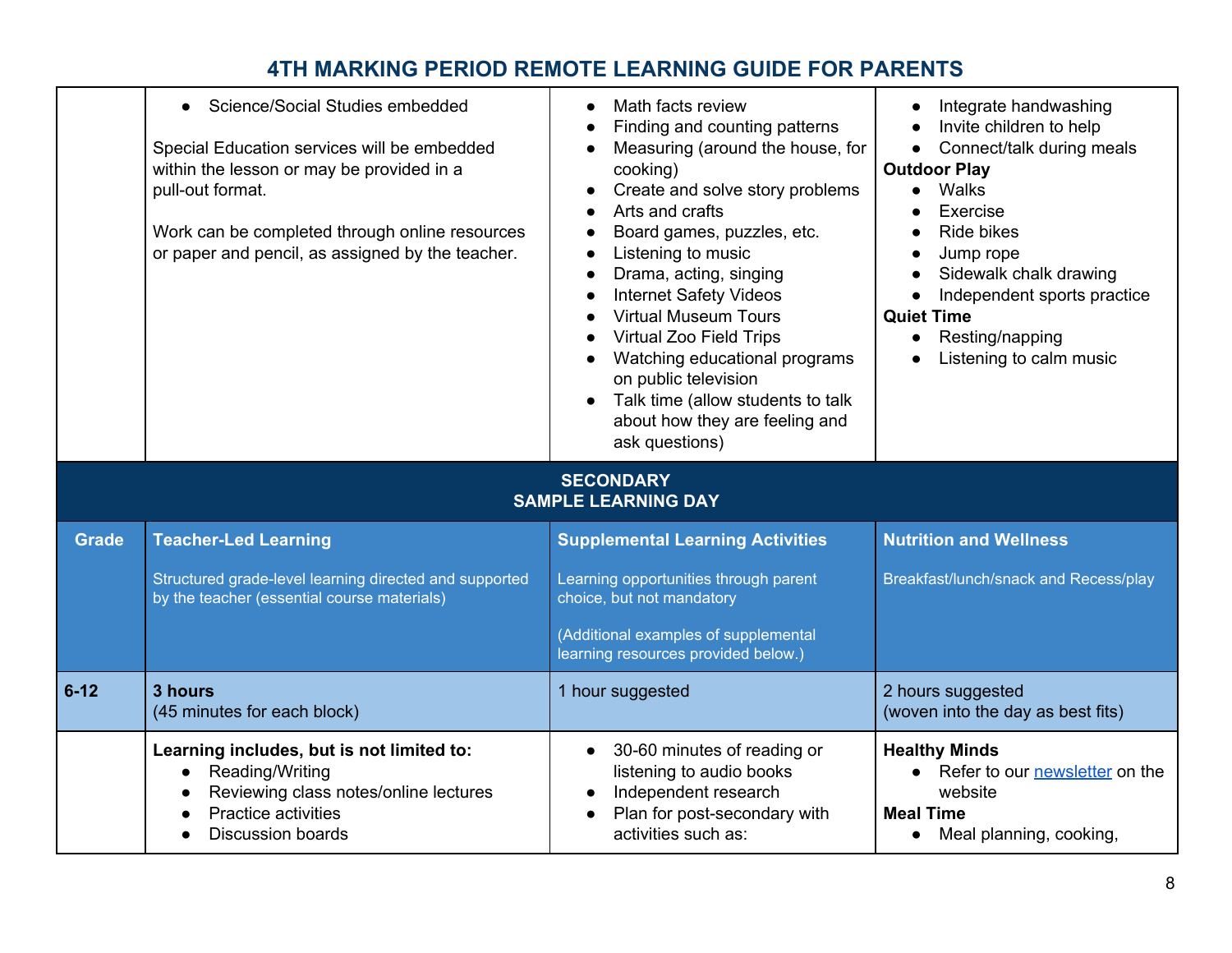| <b>Online Resources</b><br>Content based activities<br>Special Education services will be embedded<br>within the lesson or may be provided in a<br>pull-out format.<br>Work can be completed through online resources<br>or paper and pencil, as assigned by<br>the teacher. | Research careers<br>$\circ$<br><b>Explore scholarships</b><br>$\circ$<br>opportunities<br>Investigate colleges<br>$\circ$<br>and/or apprenticeships or<br>other post-secondary<br>programs<br>Draft college or scholarship<br>essays<br>Plan for SAT/ACT- take a<br>practice exam<br>Engage in problem solving<br>activities<br>Board games, puzzles, cards<br>Create and solve story problems<br>Sewing, knitting, crafting<br>Reading to younger siblings<br>Math facts review<br>Drawing or creating art<br>Making music<br><b>Creating videos</b><br>Journaling, creative writing<br>Interview a family member to<br>learn about family history<br>Identify & solve a local problem<br>or challenge (family,<br>neighborhood, school<br>community, etc.)<br>Learning from educational<br>programs, podcasts,<br>documentaries, or public<br>television | cleaning up<br>Cooking and modifying<br>recipes (doubling or tripling)<br>Integrate handwashing<br>Connect/talk during meals<br><b>Physical Wellness Activities:</b><br>• Walking<br>Jogging<br>Riding bikes, skateboards,<br>etc.<br>Jumping rope<br>Workout<br>Practicing mindfulness;<br>yoga/stretching<br>Independent sports practice |
|------------------------------------------------------------------------------------------------------------------------------------------------------------------------------------------------------------------------------------------------------------------------------|------------------------------------------------------------------------------------------------------------------------------------------------------------------------------------------------------------------------------------------------------------------------------------------------------------------------------------------------------------------------------------------------------------------------------------------------------------------------------------------------------------------------------------------------------------------------------------------------------------------------------------------------------------------------------------------------------------------------------------------------------------------------------------------------------------------------------------------------------------|--------------------------------------------------------------------------------------------------------------------------------------------------------------------------------------------------------------------------------------------------------------------------------------------------------------------------------------------|
|------------------------------------------------------------------------------------------------------------------------------------------------------------------------------------------------------------------------------------------------------------------------------|------------------------------------------------------------------------------------------------------------------------------------------------------------------------------------------------------------------------------------------------------------------------------------------------------------------------------------------------------------------------------------------------------------------------------------------------------------------------------------------------------------------------------------------------------------------------------------------------------------------------------------------------------------------------------------------------------------------------------------------------------------------------------------------------------------------------------------------------------------|--------------------------------------------------------------------------------------------------------------------------------------------------------------------------------------------------------------------------------------------------------------------------------------------------------------------------------------------|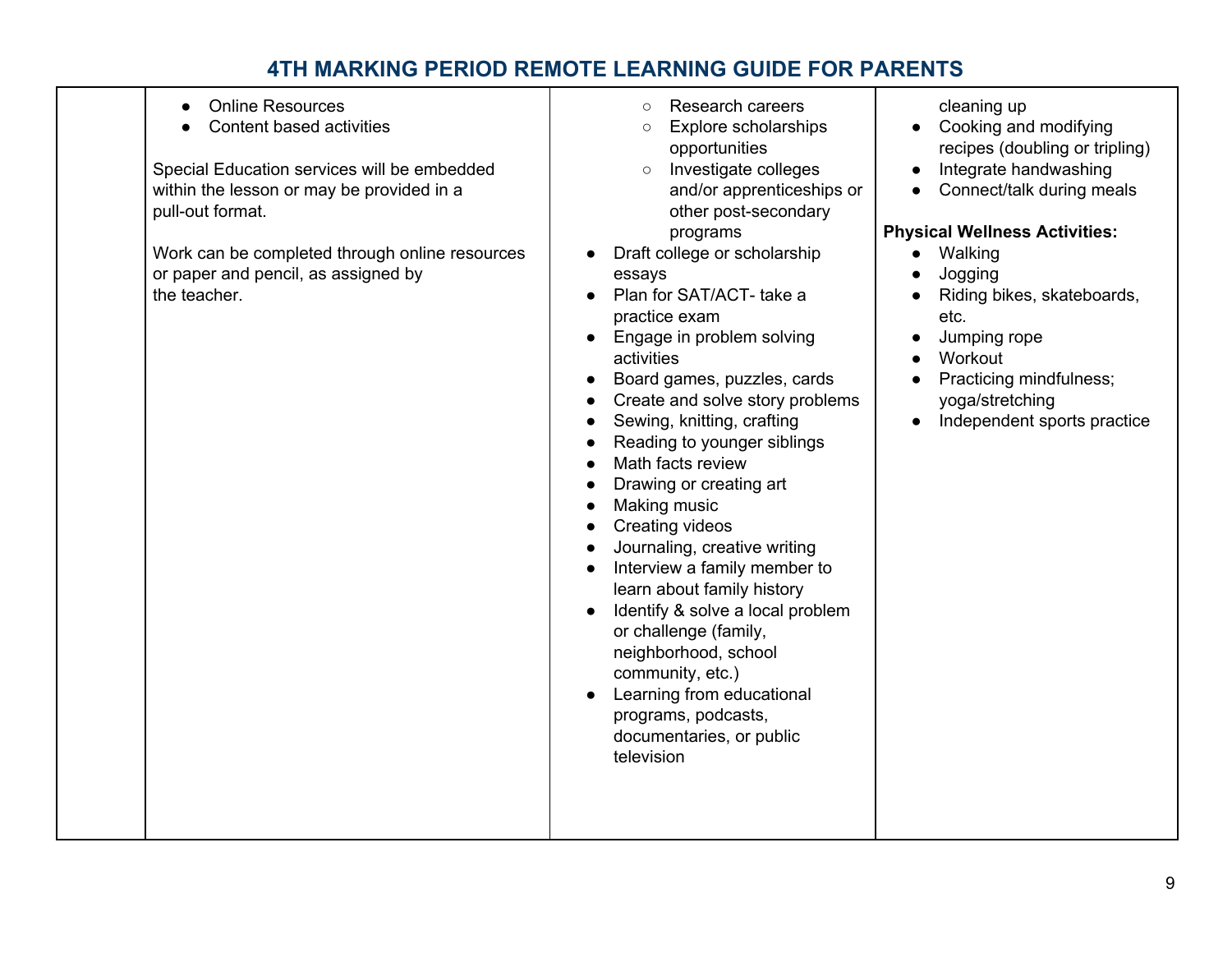| $18 - 21$<br>Program | 2-3 hours                                                                                                                                                                                                                                                  | 1-2 hours suggested                                                                                                                                                                                                                                                                                                                                                                                                                                                                                                                                                                                                                                                                                                                                                                                                                                                                                            | 2 hours suggested<br>(woven into the day as best fits)                                                                                                                                                                                                                                                                                                                                                                                                                 |
|----------------------|------------------------------------------------------------------------------------------------------------------------------------------------------------------------------------------------------------------------------------------------------------|----------------------------------------------------------------------------------------------------------------------------------------------------------------------------------------------------------------------------------------------------------------------------------------------------------------------------------------------------------------------------------------------------------------------------------------------------------------------------------------------------------------------------------------------------------------------------------------------------------------------------------------------------------------------------------------------------------------------------------------------------------------------------------------------------------------------------------------------------------------------------------------------------------------|------------------------------------------------------------------------------------------------------------------------------------------------------------------------------------------------------------------------------------------------------------------------------------------------------------------------------------------------------------------------------------------------------------------------------------------------------------------------|
|                      | Learning includes, but is not limited to:<br>Vocational training/tasks<br>$\bullet$<br>Web-based training of job skills<br><b>Resume Building</b><br>$\bullet$<br>Independent Living Skills Instruction<br>$\bullet$<br><b>Recreation/Leisure Training</b> | 30-60 minutes of reading or<br>$\bullet$<br>listening to audio books<br>Plan for post-secondary/<br>$\bullet$<br>transition activities such as:<br>○ Research post-secondary<br>goal<br><b>Explore vocational</b><br>$\circ$<br>opportunities<br>Investigate colleges<br>and/or apprenticeships or<br>other post-secondary<br>programs<br>Work on transition activities<br>outlined in Individual Education<br>Plan<br>Board games, puzzles, cards<br>Sewing, knitting, crafting<br>Reading to younger siblings<br>Math facts review<br>Drawing or creating art<br>Making music<br><b>Creating videos</b><br>Journaling, creative writing<br>Interview a family member to<br>learn about family history<br>Identify & solve a local problem<br>or challenge (family,<br>neighborhood, school<br>community, etc.)<br>Learning from educational<br>programs, podcasts,<br>documentaries, or public<br>television | <b>Healthy Minds</b><br>• Refer to our newsletter on the<br>website for<br><b>Meal Time</b><br>Meal planning, cooking,<br>$\bullet$<br>cleaning up<br>Cooking (following<br>step-by-step directions)<br>Integrate handwashing<br>Connect/talk during meals<br><b>Physical Wellness Activities:</b><br>Walking<br>Jogging<br>Riding bikes, skateboards,<br>etc.<br>Jumping rope<br>Workout<br>Practicing mindfulness;<br>yoga/stretching<br>Independent sports practice |